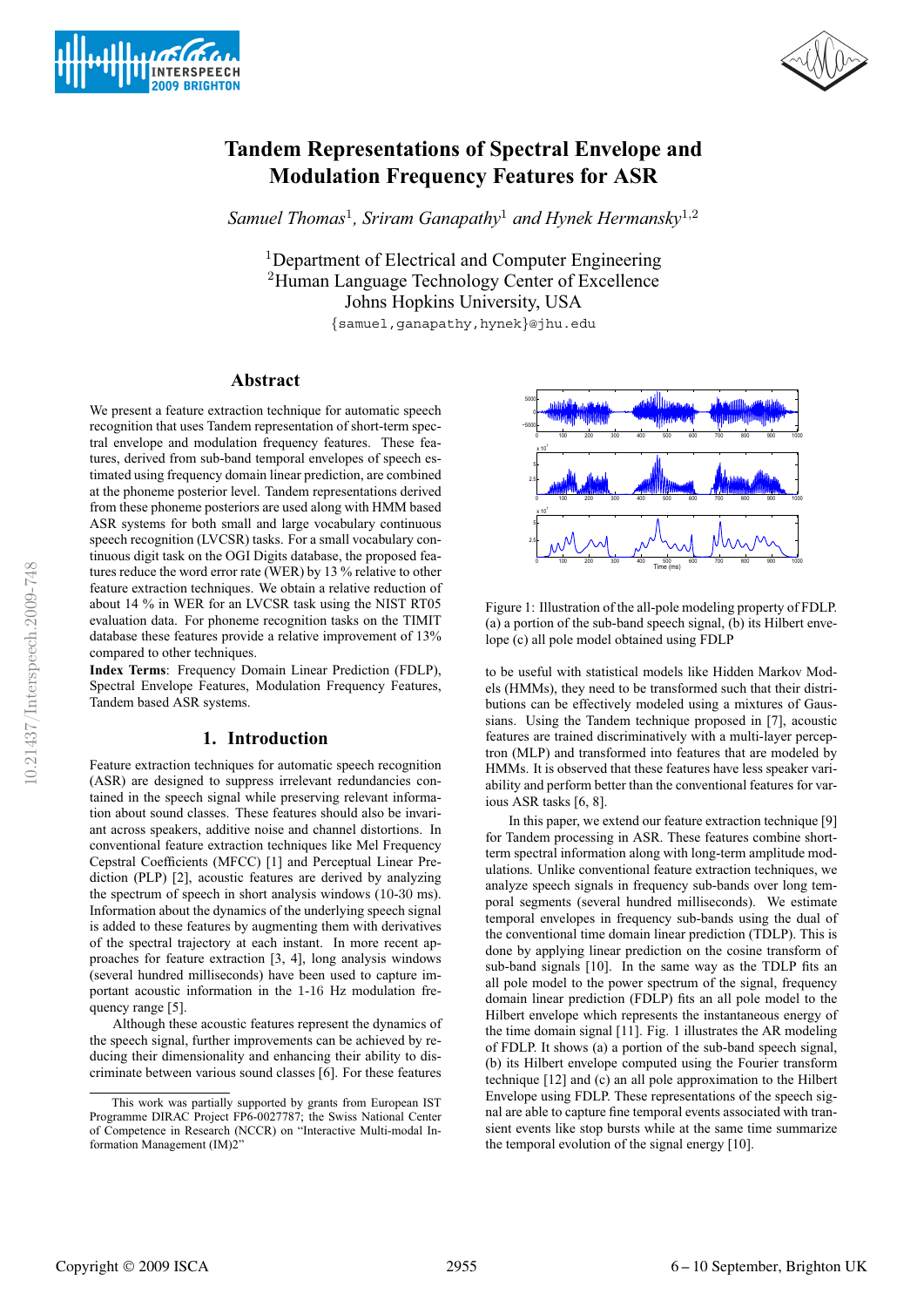| Speech<br>Signal | DCT |  | <b>Critical Band</b><br>Windowing | <b>FDLP</b> | Sub-band<br>Envelopes |
|------------------|-----|--|-----------------------------------|-------------|-----------------------|
|------------------|-----|--|-----------------------------------|-------------|-----------------------|

Figure 2: Deriving sub-band temporal envelopes from speech signal using FDLP

As described in [9], short-term spectral envelopes are derived from sub-band envelopes by integrating the sub-band envelopes in short analysis windows. Modulation frequency features are derived by compressing these envelopes using static and adaptive compression techniques. We apply the cosine transform in long analysis windows (200 ms) to yield modulation frequency components of speech. The spectral envelope and modulation frequency features are used to train MLPs and are combined at the phoneme posterior level. These phoneme posterior probabilities are used as input features for Tandem based ASR systems.

The rest of the paper is organized as follows. In Sec. 2, the FDLP technique for deriving sub-band envelopes is discussed. We describe the conversion of these sub-band envelopes into Tandem representations in Sec. 3. Experiments performed with the proposed features for a variety of ASR tasks are reported in Sec. 4. In Sec. 5, we conclude with a discussion of the proposed features.

## **2. Frequency Domain Linear Prediction**

FDLP is an efficient technique for auto regressive (AR) modeling of temporal envelopes of a signal [10]. In this technique, we first apply the discrete cosine transform (DCT) on long segments of speech to obtain a real valued spectral representation of the signal. The DCT transform of the signal is decomposed using critical-band-sized windows. Linear prediction is performed on each sub-band DCT signal to obtain a parametric model of the its temporal envelope. The block schematic for extraction of sub-band temporal envelopes from speech signal is shown in Fig. 2.

# **3. Tandem Representations of Features from Sub-band Temporal Envelopes**

We use the sub-band temporal envelopes estimated using FDLP to derive spectral envelope and modulation frequency features. Tandem representations of these features are used for ASR experiments. Fig. 3 shows the schematic of the proposed feature extraction technique.

#### **3.1. Spectral envelope features**

In conventional feature extraction techniques like PLP, shortterm features are extracted by integrating the power spectral estimates on Mel or Bark scale [1, 2]. Since integration of signal energy is identical in time and frequency domain, subband Hilbert envelopes can equivalently be used for obtaining the short-term energy estimates in the time domain. In our technique, we derive short-term features from sub-band temporal envelopes, which are modelled using FDLP. This is done by integrating the envelopes in short term frames (of the order of 25 ms with a shift of 10 ms). These short term sub-band energies are converted into 13 cepstral features along with their first and second derivatives [9], similar to the PLP features [2]. Each frame of these spectral envelope features is used with a context of 9 frames for training an MLP network.

## **3.2. Modulation frequency features**

In techniques like TRAPS [3] and MRASTA [4], modulation frequency features are derived by analyzing temporal trajectories of spectral energy estimates in individual sub-bands using long analysis windows. As described earlier, since FDLP estimates the temporal envelope in sub-bands, modulation features can be derived from these envelopes as well. We compress the sub-band temporal envelopes statically and dynamically. The envelopes are compressed statically using the logarithmic function. Dynamic compression of the envelopes is achieved using an adaptation circuit which consists of five consecutive nonlinear adaptation loops proposed in [18]. These loops are designed so that sudden transitions in the sub-band envelope that are fast compared to the time constants of the adaptation loops are amplified linearly at the output, while the steady state regions of the input signal are compressed logarithmically. The compressed temporal envelopes are then transformed using the Discrete Cosine Transform (DCT) in long term windows (200 ms long, with a shift of 10 ms) We use 14 modulation frequency components from each cosine transform, yielding modulation spectrum in the  $0 - 35$  Hz range with a resolution of 2.5 Hz [9]. The static and dynamic modulation frequency features of each critical band are stacked together and used to train an MLP network.

#### **3.3. Tandem representations of features**

We combine the spectral envelope and modulation frequency features at the phoneme posterior level using the Dempster Shafer (DS) theory of evidence [19]. These phoneme posteriors are first gaussianized by using the log function and then decorrelated using the Karhunen-Loeve Transform (KLT) [7]. This reduces the dimensionality of the feature vectors by retaining only the feature components which contribute most to the variance of the data. We use 25 dimensional features in our Tandem representations similar to [6].

## **4. Experiments**

We perform a set of experiments using Tandem representations of the proposed spectral envelope and modulation frequency features along with other state-of-the-art features for ASR. These include a phoneme recognition task, a small vocabulary continuous digit recognition task and a large vocabulary continuous speech recognition (LVCSR) task. For each of these experiments, we train three layered MLPs to estimate phoneme posterior probabilities using these features. The proposed features are compared with three other feature extraction techniques - PLP features with a 9 frame context [14] which are similar to spectral envelope features derived using FDLP (FDLP-S), M-RASTA features [4] and Modulation Spectro-Gram (MSG) features [13] with a 9 frame context, which are both similar to modulation frequency features (FDLP-M).

We combine FDLP-S features with FDLP-M features using the DS theory of evidence to obtain a joint spectro-temporal feature set (FDLP-S+FDLP-M). Similarly, we derive two more feature sets by combining PLP features with M-RASTA features (PLP+M-RASTA) and MSG features (PLP+MSG). 25 dimensional Tandem representations of these features are used for our experiments. We also experiment with 39 dimensional PLP features without any Tandem processing (PLP-D).

Our first experiment is to validate the usefulness of Tandem representation of our features for a phoneme recognition task using HMMs. We perform experiments on the TIMIT database,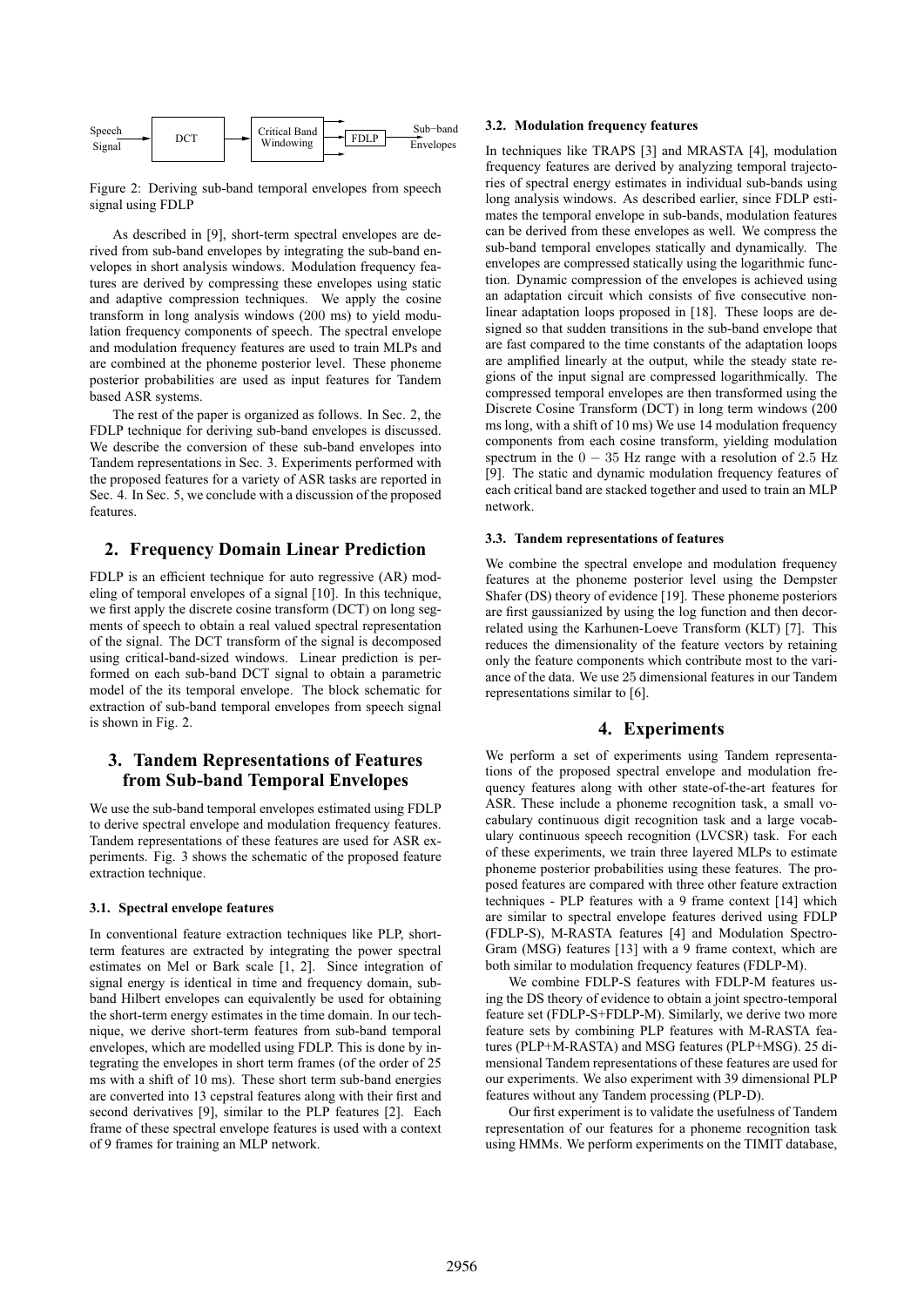

Figure 3: Schematic of the joint spectral envelope-modulation features for posterior based ASR

Table 1: Phoneme Error Rates (%) for different feature extraction techniques on the TIMIT database

| Features      | PER $(%$ |
|---------------|----------|
| PLP-D         | 31.7     |
| PL P          | 29.9     |
| <b>FDLP-S</b> | 29.9     |
| M-RASTA       | 33.2     |
| MSG           | 34.9     |
| FDLP-M        | 29.4     |
| PLP+M-RASTA   | 28.8     |
| PLP+MSG       | 28.6     |
| FDLP-S+FDLP-M | 27.5     |

excluding 'sa' dialect sentences. All speech files are sampled at 16 kHz. The training data consists of 3000 utterances from 375 speakers, cross validation data set consists of 696 utterances from 87 speakers and the test data set consists of 1344 utterances from 168 speakers. The TIMIT database, which is hand-labeled using 61 labels is mapped to the standard set of 39 phonemes [14]. A three layered MLP is used to estimate the phoneme posterior probabilities. The network consisting of 1000 hidden neurons, and 39 output neurons (with soft max nonlinearity) representing the phoneme classes is trained using the standard back propagation algorithm with cross entropy error criteria. The learning rate and stopping criterion are controlled by the error in the frame-based phoneme classification on the cross validation data.

The Tandem representation of each feature set is used along with a decision tree clustered triphone HMM with 3 states per triphone, trained using standard HTK maximum likelihood training procedures. The emission probability density in each HMM state is modeled with 11 diagonal covariance Gaussians. We use a simple word-loop grammar model using the same standard set of 39 phonemes. Table 1 shows the results for phoneme error rates (PER) across all individual phoneme classes for these techniques. The proposed features (FDLP-

Table 2: Word Error Rates (%) on the OGI Digits database for different feature extraction techniques

| Features      | WER $(\% )$ |
|---------------|-------------|
| PLP-D         | 4.1         |
| PLP           | 3.8         |
| <b>FDLP-S</b> | 3.4         |
| M-RASTA       | 3.7         |
| MSG           | 4.0         |
| FDLP-M        | 3.2         |
| PLP+M-RASTA   | 2.9         |
| PLP+MSG       | 3.0         |
| FDLP-S+FDLP-M | 2.9         |

S+FDLP-M) reduced the PER by 13% compared to PLP-D baseline feature set.

In our second experiment, we use these features on a smallvocabulary continuous digit recognition (OGI Digits database) to recognize eleven (0-9 and "zero") digits with 28 pronunciation variants [4]. MLPs are trained using these features to estimate posterior probabilities of 29 English phonemes using the whole Stories database plus the training part of Numbers95 database with approximately 10% of data for crossvalidation. Tandem representation of the features are used along with a phoneme-based HMM system with 22 contextindependent three-state phoneme HMMs, each model distribution represented by 32 Gaussian mixture components [4]. Table 2 shows the results for word recognition accuracies. For this task, the proposed spectral envelope features (FDLP-S) and modulation frequency features (FDLP-M) reduce the WER by 10% and 13 % compared to PLP and MRASTA features respectively.

In our third experiment, we use these features on an LVCSR task using the AMI LVCSR system for meeting transcription [15]. The training data for this system uses individual headset microphone (IHM) data from four meeting corpora; NIST (13 hours), ISL (10 hours), ICSI (73 hours) and a preliminary part